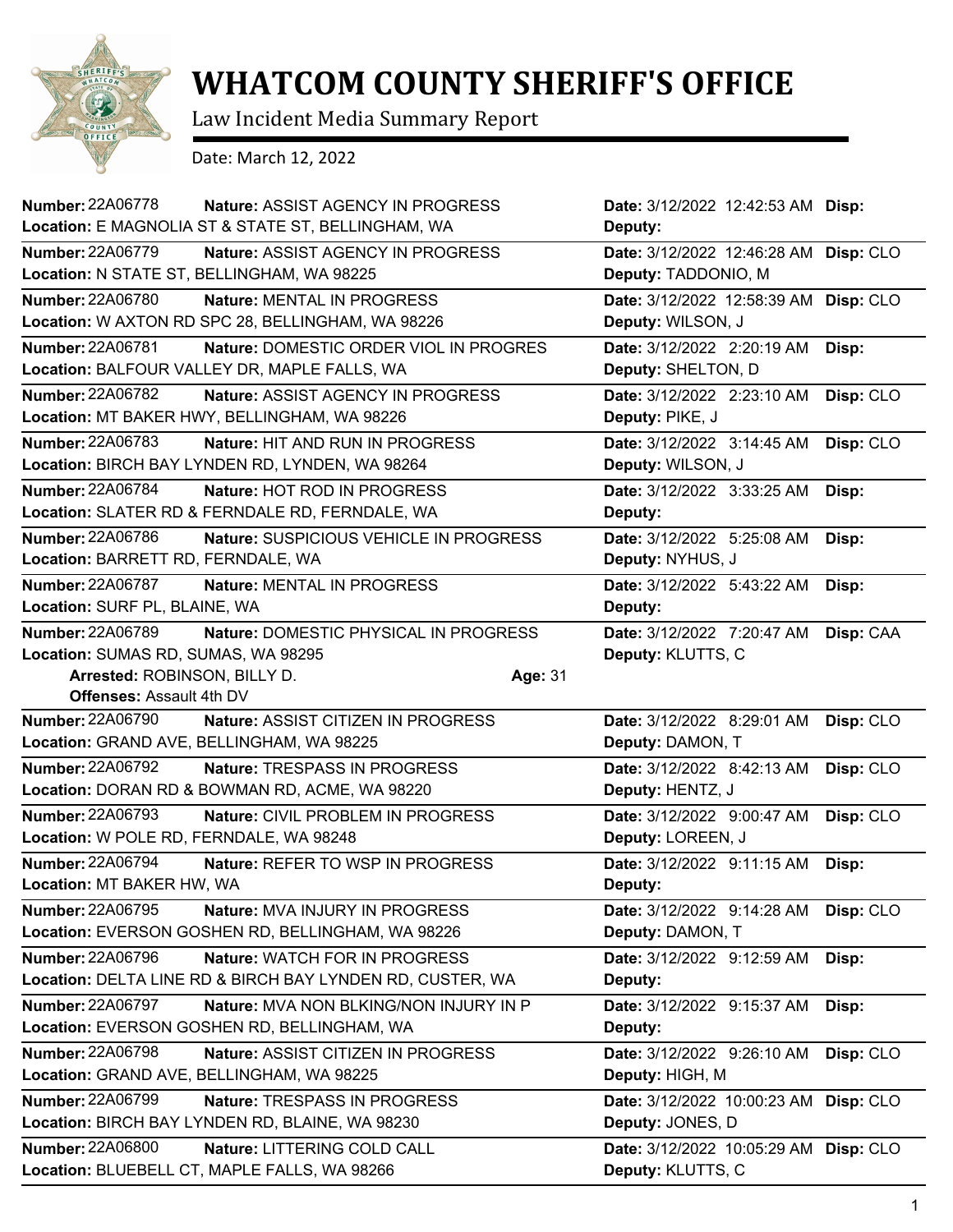| <b>Number: 22A06802</b><br><b>Nature: SERVE PAPERS IN PROGRESS</b> | Date: 3/12/2022 10:12:15 AM Disp: CLO   |
|--------------------------------------------------------------------|-----------------------------------------|
| Location: NOON RD, EVERSON, WA 98247                               | Deputy: HENTZ, J                        |
| <b>Number: 22A06803</b><br>Nature: SUSPICIOUS CIRCUMSTANCES COLD   | Date: 3/12/2022 10:26:18 AM Disp: CLO   |
| Location: W WISER LAKE RD, FERNDALE, WA 98248                      | Deputy: LOREEN, J                       |
| Number: 22A06804<br>Nature: SUICIDAL SUBJECT IN PROGRESS           | Date: 3/12/2022 10:30:47 AM Disp: CLO   |
| Location: CENTRAL RD, EVERSON, WA 98247                            | Deputy: KLUTTS, C                       |
| <b>Number: 22A06805</b><br>Nature: SEX OFFENDER REGISTRATION       | Date: 3/12/2022 10:36:43 AM Disp: CLO   |
| Location: ALDER ST, BLAINE, WA 98230                               | Deputy: JONES, D                        |
| <b>Number: 22A06806</b><br>Nature: SUSPICIOUS PERSON IN PROGRESS   | Date: 3/12/2022 10:48:39 AM Disp:       |
| Location: GUIDE MERIDIAN, LYNDEN, WA                               | Deputy:                                 |
| Number: 22A06808<br>Nature: PROPERTY FOUND IN PROGRESS             | Date: 3/12/2022 11:22:49 AM Disp: CLO   |
| Location: WOODLYN RD & W WISER LAKE RD, FERNDALE, WA 98248         | Deputy: LOREEN, J                       |
| <b>Number: 22A06809</b><br>Nature: TRESPASS COLD CALL              | Date: 3/12/2022 11:27:44 AM Disp: CLO   |
| Location: N ENTERPRISE RD, FERNDALE, WA 98248                      | Deputy: LOREEN, J                       |
| Number: 22A06810<br>Nature: LANDLORD TENANT DISPUTE COLD C         | Date: 3/12/2022 11:25:04 AM Disp: CLO   |
| Location: MOSQUITO LAKE RD, DEMING, WA                             | Deputy: LOREEN, J                       |
| <b>Number: 22A06811</b><br>Nature: ASSIST AGENCY IN PROGRESS       | Date: 3/12/2022 11:31:35 AM Disp: CLO   |
| Location: BAYON RD, BELLINGHAM, WA 98225                           | Deputy: DAMON, T                        |
| Number: 22A06815<br><b>Nature: SEX OFFENDER REGISTRATION</b>       | Date: 3/12/2022 12:52:06 PM Disp: CLO   |
| Location: GLENDALE DR, BLAINE, WA 98230                            | Deputy: JONES, D                        |
| Number: 22A06816<br>Nature: SEX OFFENDER REGISTRATION              | Date: 3/12/2022 1:00:02 PM<br>Disp: CLO |
| Location: KICKERVILLE RD, BLAINE, WA 98230                         | Deputy: JONES, D                        |
| <b>Number: 22A06817</b><br>Nature: FOLLOW UP                       | Date: 3/12/2022 12:58:59 PM Disp:       |
| Location: NOON RD, EVERSON, WA                                     | Deputy:                                 |
| <b>Number: 22A06818</b><br><b>Nature: TRESPASS IN PROGRESS</b>     | Disp: CLO<br>Date: 3/12/2022 1:04:15 PM |
| Location: MARINE DR, BELLINGHAM, WA 98225                          | Deputy: DAMON, T                        |
| <b>Number: 22A06819</b><br>Nature: CUSTODIAL INTERFERENCE COLD CA  | Date: 3/12/2022 1:24:22 PM<br>Disp: CLO |
| Location: HEADY RD, SUMAS, WA 98295                                | Deputy: BROWN, E                        |
| <b>Number: 22A06820</b><br>Nature: SECURITY CHECK IN PROGRESS      | Date: 3/12/2022 1:52:14 PM<br>Disp: CLO |
| Location: BIRCH BAY DR, BLAINE, WA 98230                           | Deputy: LOREEN, J                       |
| <b>Number: 22A06822</b><br>Nature: WELFARE CHECK IN PROGRESS       | Date: 3/12/2022 2:10:15 PM<br>Disp:     |
| Location: PACIFIC HW, BELLINGHAM, WA                               | Deputy:                                 |
| Number: 22A06823<br>Nature: WELFARE CHECK IN PROGRESS              | Date: 3/12/2022 2:29:02 PM<br>Disp: CLO |
| Location: CHUCKANUT DR, BELLINGHAM, WA 98229                       | Deputy: DAMON, T                        |
| Number: 22A06825<br>Nature: ASSIST AGENCY IN PROGRESS              | Date: 3/12/2022 2:41:54 PM<br>Disp:     |
| Location: CUSTER SCHOOL RD, CUSTER, WA                             | Deputy: LAUGHLIN, B                     |
| <b>Number: 22A06826</b><br>Nature: ASSIST CITIZEN IN PROGRESS      | Date: 3/12/2022 2:48:35 PM<br>Disp: CLO |
| Location: CALIFORNIA TRL, BLAINE, WA 98230                         | Deputy: JONES, D                        |
| Number: 22A06827<br>Nature: WATCH FOR IN PROGRESS                  | Date: 3/12/2022 3:03:20 PM<br>Disp:     |
| Location: OAT COLES RD, EVERSON, WA                                | Deputy:                                 |
| <b>Number: 22A06828</b><br>Nature: VANDALISM COLD CALL             | Disp: CLO<br>Date: 3/12/2022 3:06:14 PM |
| Location: KICKERVILLE RD, FERNDALE, WA 98248                       | Deputy: HEYSTEK, L                      |
| Number: 22A06829<br>Nature: VEHICLE PROWL COLD CALL                | Disp: CLO<br>Date: 3/12/2022 3:15:22 PM |
| Location: CHUCKANUT DR, BELLINGHAM, WA 98229                       | Deputy: SLYTER, C                       |
| <b>Number: 22A06830</b><br>Nature: ALARM AUDIBLE IN PROGRESS       | Disp: CLO<br>Date: 3/12/2022 4:21:02 PM |
| Location: REDWOOD AVE, BELLINGHAM, WA 98225                        | Deputy: SLYTER, C                       |
| <b>Number: 22A06831</b><br>Nature: DUI IN PROGRESS                 | Date: 3/12/2022 4:20:53 PM<br>Disp:     |
| Location: HANNEGAN RD, LYNDEN, WA                                  | Deputy:                                 |